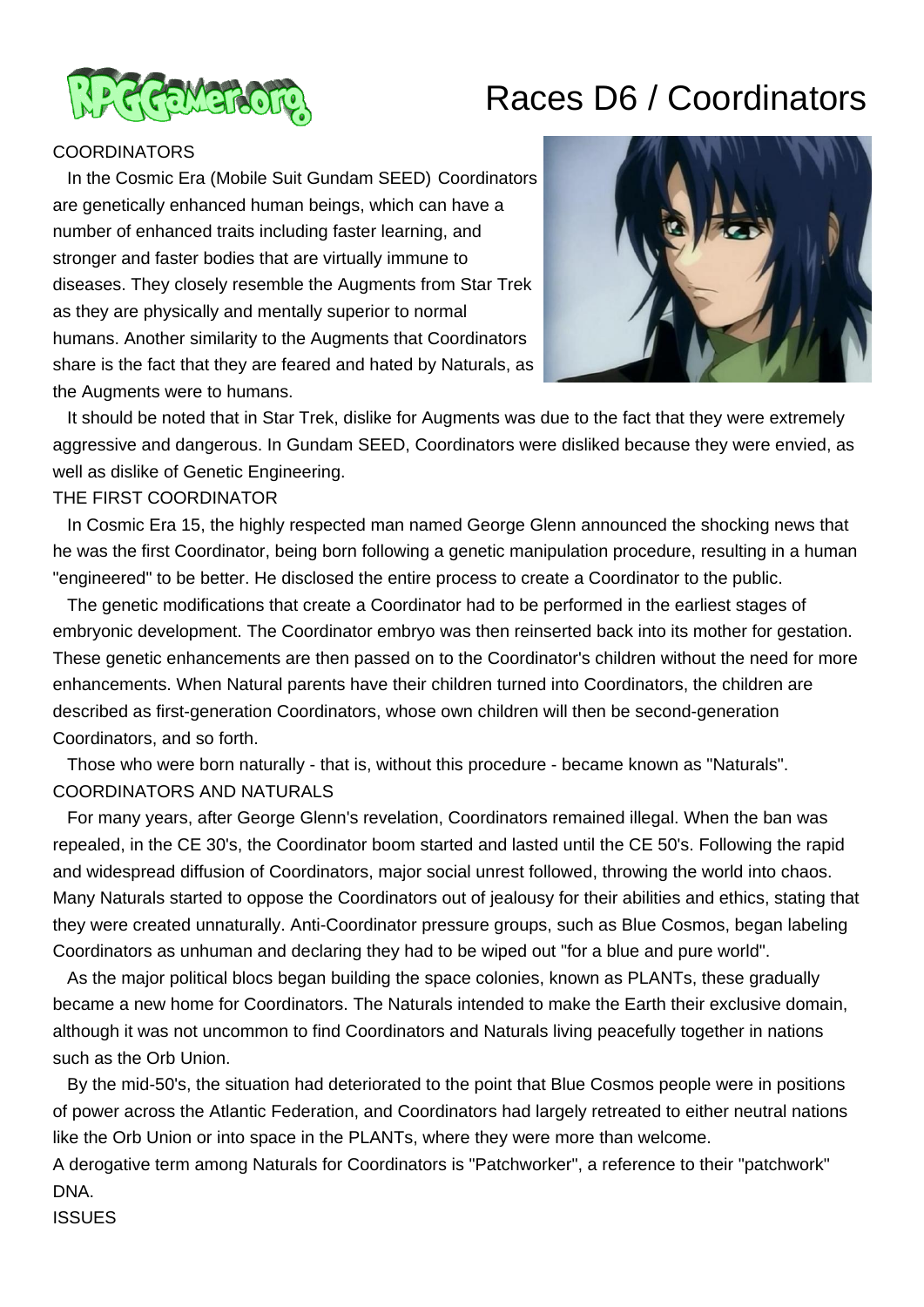As of CE 71, Coordinators are becoming increasingly sterile because they don't have the genetic input which Naturals possess because they were meant to marry and breed with Naturals. Additionally, the sterile situation only happens on the 3rd-generation Coordinators. Though ZAFT scientists are busy working on a solution, there is no known cure as of the present date.

 Another potential flaw to Coordinators is that there is a discrepancy between how a Coordinator fetus is intended to develop and how the child really turns out. In many cases unwanted genetic traits would appear in the baby, arguably due to the inability of the mother's womb to pose as an adequate environment to support the genetic modifications.

 In the early 50's, a renowned scientist, Professor Ulen Hibiki, proposed the usage of an artificial womb to circumvent the natural womb's shortcomings. Many "prototypes" failed, including Canard Pars, the only known to have survived, before the last and successful Ultimate Coordinator, Hibiki's son Kirs Yamato, was born in May 18, CE 55. Kira has grown up completely unaware of his origins until later in the Bloody Valentine War.

#### TRUE PURPOSE

 According to the "GG Unit", an artificial intelligence said to be derived from the memory engrams of George Glenn's brain, Coordinators have strayed from their intended purpose: to "coordinate" the next step of humanity's evolution, as the name indicates. George Glenn never intended for Coordinators to view themselves as a superior race, but in Glenn's eyes, anyone who works for the betterment of mankind is a true Coordinator, regardless of whether his genes have been enhanced or not. Unfortunately, this enlightened view is not shared by many on either side of the Earth/PLANT conflict. While some fans have suggested that the next stage of human evolution that Glenn refers to are Newtypes, he neither uses that term nor gives any details of how this next stage differs from current humans.

# PHYSICAL CHARACTERISTICS

 Physically, Coordinators do not often seem so different from Natural humans. They have similar body builds as many Naturals, even facial features, hair and eye color. Coordinators do not have many physical differences from Naturals, except that where Naturals sometimes have people who are exceptions to others in physical strength or beauty, Coordinators have these traits as the norm. Almost all Coordinators will have healthy if not very strong and reflexive builds, and attractive features. Many of them even have eye and hair colors not possible to Naturals; like red or pink irises or even more extreme shades of known colors; and hair ranging from pink, blue, green, white and again, extreme shades of normal colors not available to Naturals.

 These different characteristics can often be mistaken as colored contacts and hair dyes, and sometimes they really are (even Coordinators aren't always happy with how they look and may want to try something different, just like Naturals!). But for those who really have these extremes in physical features, they are the result of genetic engineering to look this way, or are bred from others who were altered when they were made Coordinators. Some Coordinators may even be altered just for these physical features alone to be more beautiful than Naturals would usually be (probably have a higher Perception Attribute and use their looks to better interact with people).

 When one looks at the majority of naturals and Coordinators side by side, Coordinators will look healthier, more physically fit and probably more appealing to the eye. Some Coordinators will even seem like anime characters brought to life (HAHAHA!). Otherwise, physically speaking, Coordinators and naturals look exactly alike, since they are both still human after all.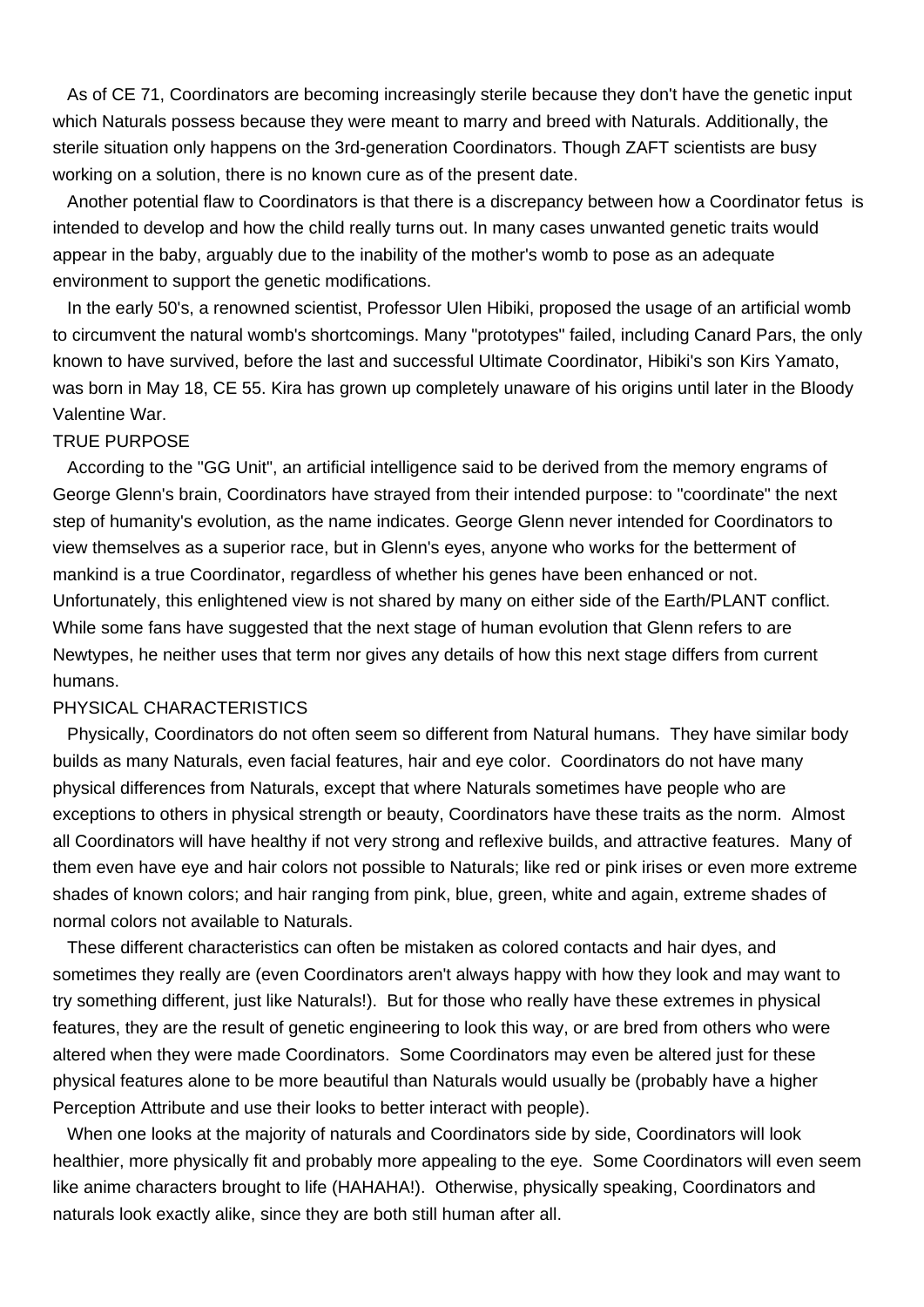# COORDINATORS

Attribute Dice: 18D/12D (NPCs) DEXTERITY: 2D/5D KNOWLEDGE: 2D/5D MECHANICAL: 2D/5D PERCEPTION: 2D/5D STRENGTH: 2D/5D TECHNICAL: 2D/5D SPECAIL ABILITIES:

---Immunity: Coordinators are genetically engineered to be immune to all known diseases that affect Naturals (normal humans). When confronted with circumstances such as extreme environmental conditions, rely on the Coordinator Abilities below (Kira Yamato had to enter Earth's atmosphere in the Strike Gundam and endure extreme heat for a prolonged period of time. After the event, the doctor aboard the Archangel stated that he was lucky, explaining to the crew of the ship that any Natural would have died in the same situation).

---Coordinator Abilities: Coordinators have been created to be better in almost every way than Natural humans, being stronger, faster, and smarter. To show this, not only are their Attribute Dice able to have 5D in every Attribute (to show their greater potential and variety in making a Coordinator character, shown above), but challenges are also easier for them. When they must roll against a Difficulty Level, it will always be at LEAST one Level lower than Naturals faced with the same challenge. This also means all combat Difficulty Levels are one less Difficulty Level. For example, shooting at range, which is usually Easy, Moderate and Difficult for Short, Medium and Long ranges, now becomes Very Easy, Easy and Moderate. Also the same with Melee Combat and weapons that require Difficulty rolls to use them effectively (such as Lightsabers in Star Wars D6), now become one less Level in Difficulty to use. ---Technological Difference: Coordinators are usually much more intelligent than Natural humans, and this shows not only in their personal Attributes, but also in their creations. Most of their technological devices, such as mobile suits, will be more complex than those made by Naturals. While Coordinators may be able to use these easily and effectively, Naturals will have a more difficult time using these same devices. When a Natural uses a complicated machine of Coordinator origin, it is one Difficulty Level higher to use. Many of these machines could be modified for easier use by Naturals (Mobile Suits eventually had an Oerating System that made them useable by Naturals), but this requires time and both Engineering and Repair or Computer Program/Repair rolls of Very Difficult each (Engineering to reverseengineer the equipment and understand how it was built and how it functions, Repair or Computer Program/Repair to make the necessary modifications for Natural use. Mobile Suits usually need just a proper OS to function for Naturals). STORY FACTORS:

---Hatred of Naturals: Coordinators have been persecuted by purists like Blue Cosmos for decades, to the point of leaving entire nations of Earth to find refuge wherever they could and live peaceful lives. Because this persecution comes from Naturals, this leads to hatred against all other Naturals as a whole, and many Coordinators do not trust or even like Naturals, even going out of their way to persecute them on the spot. Such Coordinators usually show no mercy in war-time combat and will go out of their way to engage Naturals, even if not ordered to do so. In these times, even if the Naturals are soundly defeated and surrender, the Coordinators may execute them on the spot. Many Coordinators believe in the extermination of all naturals from Earth and space in their entirety.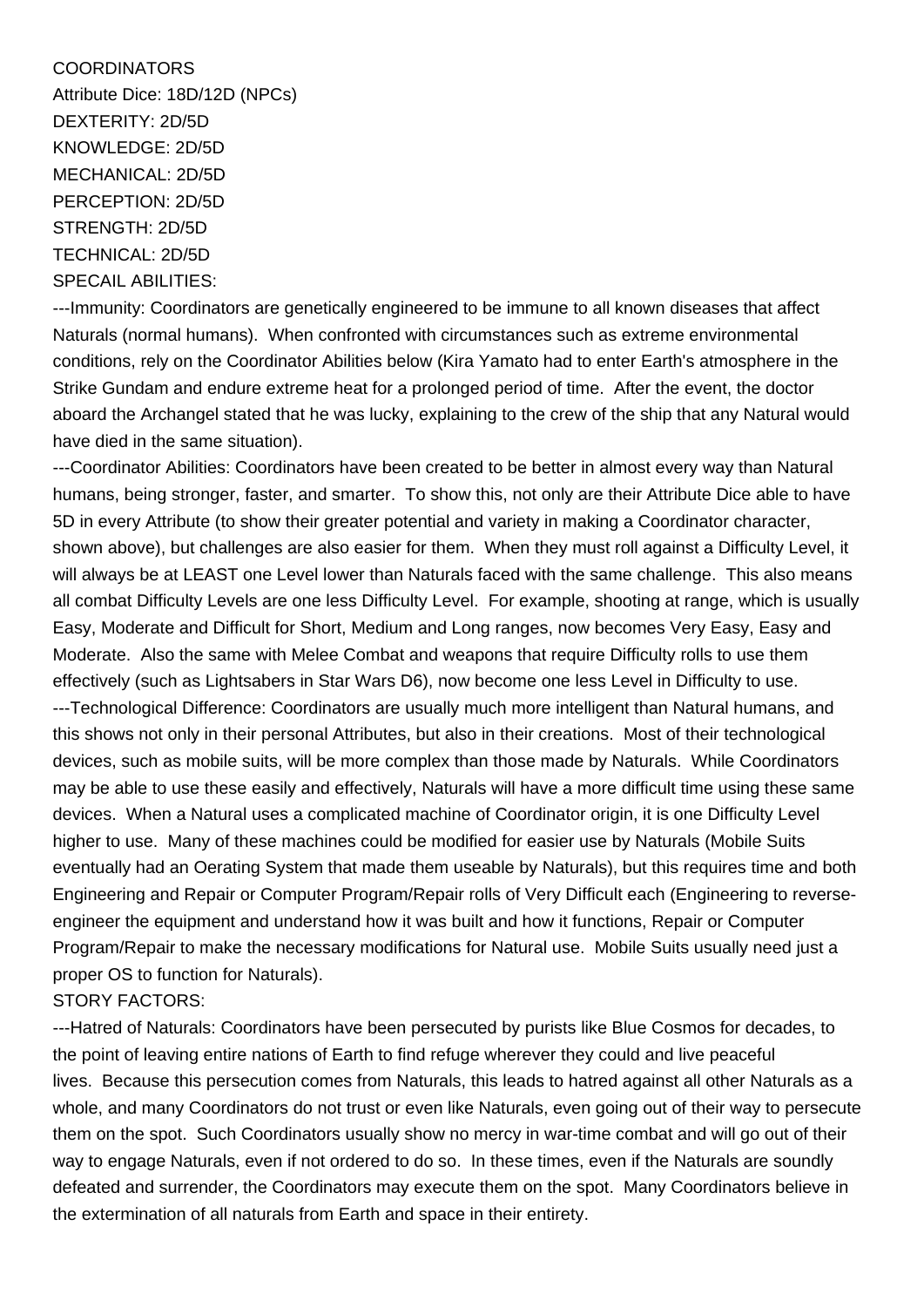---Arrogance: Because of their artificially superior nature to Naturals, Coordinators often act racist of themselves and their people, holding them as ultimately supreme in every way when compared to Naturals. This could also be caused by the hatred stirred by Natural's persecution of Coordinators, and also leads many Coordinators to believe in the extremist path of wiping out all Naturals. MOVE: 10/15

#### SIZE: Human Normal

#### MODIFICATIONS in YOUR GAME:

 These statistics were my estimated guesses of Coordinators from the anime series Mobile Suit Gundam SEED, but I did have other ideas on how to go about their stats.

---Attributes: The Attribute Dice at first may not seem to go very far when dividing them up among their Attributes. But, the increase in Attributes isn't intended to make a stat monster, but to allow more variety when making a Coordinator, especially if they decide to be first-generation. The parents may have wanted certain specific tarits to be better than all others and chosen these to get the best alterations. Or a second or thrid-generation Coordinator may simply have traits similar to their parents or grandparents when they were originally altered.

 Also, when combined with the Coordinator Ability Special, Coordinators can become real nasty, real fast, when compared to a normal human. Still, some people may want more. I recommend increasing the Attribute Dice by 2D (Attribute Dice: 20D/14D). this could easily be added to what is already available, but may be somewhat unbalancing.

 Also, one could allow Bonus Dice to a specific Attribute and/or to certain Skills to show their area of specialization and reflect how they were modified or the traits they attained when they were born from other Coordinators. This, however, should be considered more as an alternative to the Attributes and "Coordinator Abilities", not an addition. if these were all used together, it would allow for a monstrous character indeed!

---Special Abilities: These are made as they are to be easy to remember and simple, and also seem to work for Coordinators as they seemed in the anime series. However, one could use Bonus Dice to represent these abilities as well, such as extra dice for Resistance instead of an actual Immunity.

 The "Coordinator Abilities" could be the same, which would make it directly related to the modifications of the Attributes as stated above.

 The "Technological Difference" could be altered as a modification to availabe statistics of whatever machine a Natural tries to use. For instance, if a Natural tries to use a ZAFT Mobile Suit, by the rules above, it becomes one Difficulty Level higher to use (think of starships from Star Wars D6). If one does not achieve that Difficulty, then all the normal penalties apply as if using a starship (mecha) and not rolling that needed Difficulty Level. However, one could alternatively say that such things as Maneauverability are not available, or that Speed is reduced, or that weapons have no Fire Control or may not even be available at all.

 (NOTE!: I am currently still considering mecha rules for mobile suits and the differences between Naturals and Coordinators piloting them, and as of this writing they are not set in stone. If there is not rule for this in the mecha's entry, either use the Special Abilities above for Technological Differences, OR simply say that Bonus Dice that would enhace Skill rolls are not available, such as Maneauverability and Fire Control for all weapons. Other Dice for these mecha, such as Hull and actual weapon's damage, would not be altered because they are built physically into the mecha, whereas the former stats are based more on understanding how the mecha works and functions, which as stated above is more complicated than Naturals can usually handle)